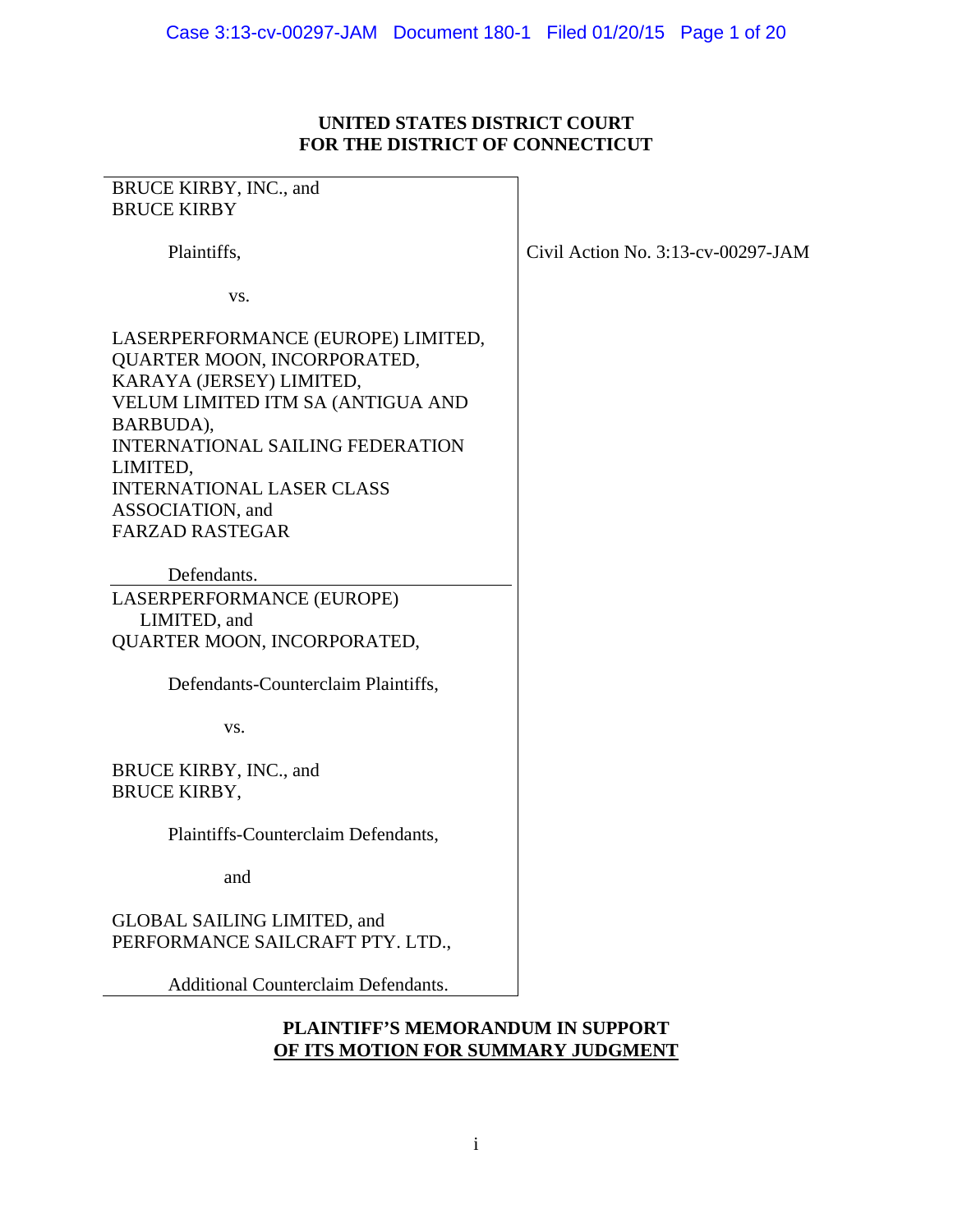# **TABLE OF CONTENT**S

| I.  |           |                  |                                                                                                                                       |  |
|-----|-----------|------------------|---------------------------------------------------------------------------------------------------------------------------------------|--|
| II. |           |                  |                                                                                                                                       |  |
| Ш.  |           |                  |                                                                                                                                       |  |
| IV. |           |                  | THE COURT SHOULD GRANT PLAINTIFF'S MOTION FOR SUMMARY                                                                                 |  |
|     | A.        |                  | The Court Should Dismiss Defendant's Counterclaims III – IX<br>Because the Defendant Is Precluded Proving Damages At Trial,           |  |
|     |           | 1.               | Rule 26 requires disclosure of a computation of each category                                                                         |  |
|     |           | 2.               | A party that fails to provide damages disclosures                                                                                     |  |
|     |           | 3.               | Summary judgment on a claim is proper if the claimant is<br>precluded from provide a required element of that claim at trial 10       |  |
|     |           | $\overline{4}$ . | Defendant's failure to provide any damages disclosures is                                                                             |  |
|     |           | 5.               |                                                                                                                                       |  |
|     | <b>B.</b> |                  | To the Extent the Court Does Not Grant Summary Judgment, It Should<br>Preclude Defendant From Offering Evidence On Damages at Trial15 |  |
| IV. |           |                  |                                                                                                                                       |  |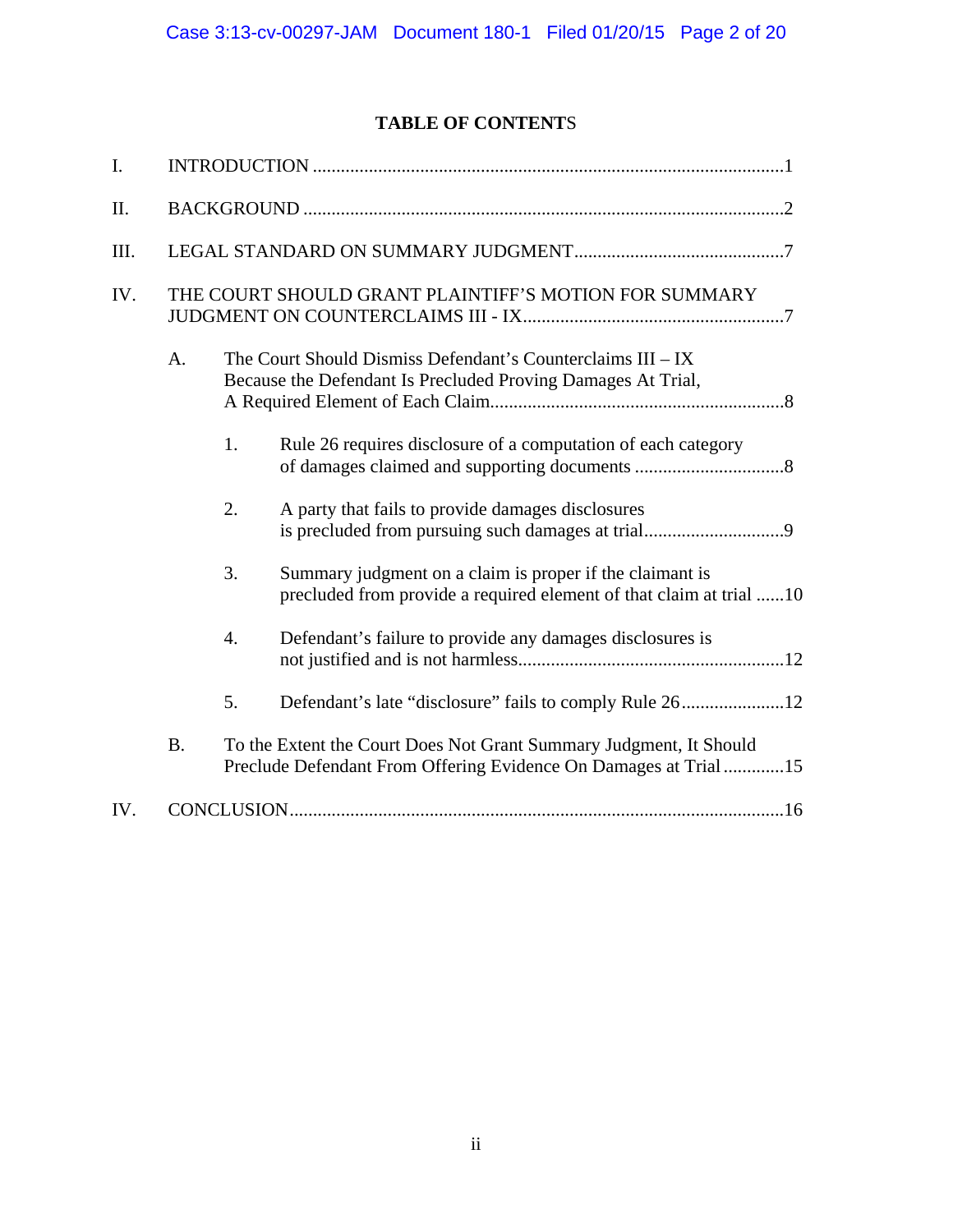# **TABLE OF AUTHORITIES**

# **Cases**

| 24/7 Records, Inc. v Sony Music Entertainment, Inc.  |  |
|------------------------------------------------------|--|
| American Pan Co. v. Lockwood Mfg., Inc. Eyeglasses   |  |
| Anderson v. Liberty Lobby, Inc.                      |  |
| Bouchard v. Sundberg                                 |  |
| City & County of San Francisco v. Tutor-Saliba Corp. |  |
| Design Strategy, Inc. v. Davis                       |  |
| Ebewo v. Martinez                                    |  |
| Gould Paper Corp. v. Madison Corp.                   |  |
| Haas v. Delaware & Hudson Ry. Co.                    |  |
| Haber v. ASN 50th Street, LLC                        |  |
| Innis Arden Golf Club v. Pitney Bowes, Inc.          |  |
| Law v. Camp                                          |  |
| Lore v. City of Syracuse                             |  |
| Mashak v. Marshak                                    |  |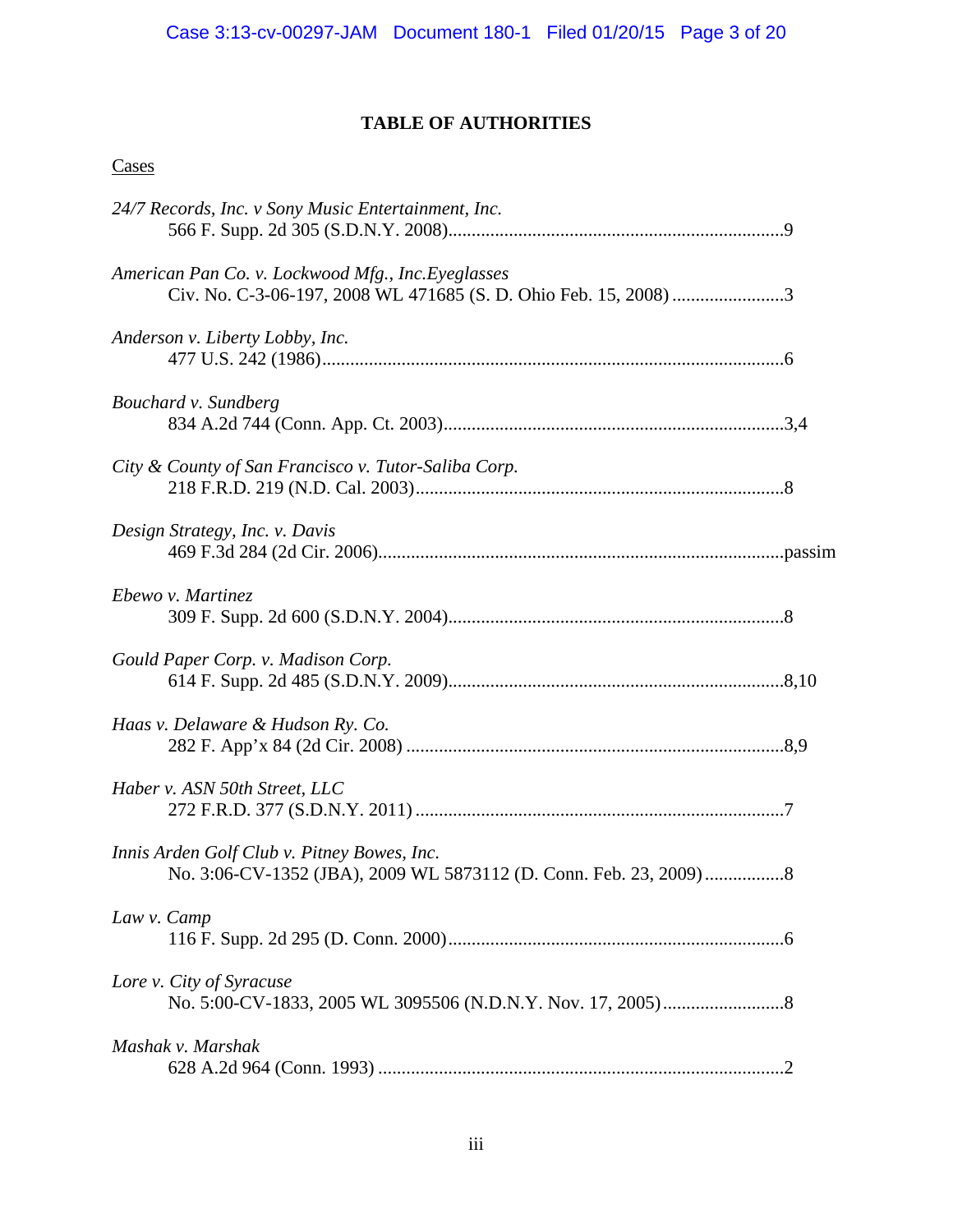# Case 3:13-cv-00297-JAM Document 180-1 Filed 01/20/15 Page 4 of 20

| Rioux v. Barry                                                               |  |
|------------------------------------------------------------------------------|--|
| Ritchie Risk-Linked Strategies Trading (Ireland), Ltd. v. Coventry First LLC |  |
| Vertex, Inc. v. City of Waterbury                                            |  |
| <b>Statutes and Rules</b>                                                    |  |
|                                                                              |  |
|                                                                              |  |
|                                                                              |  |
|                                                                              |  |

# Treatises

|--|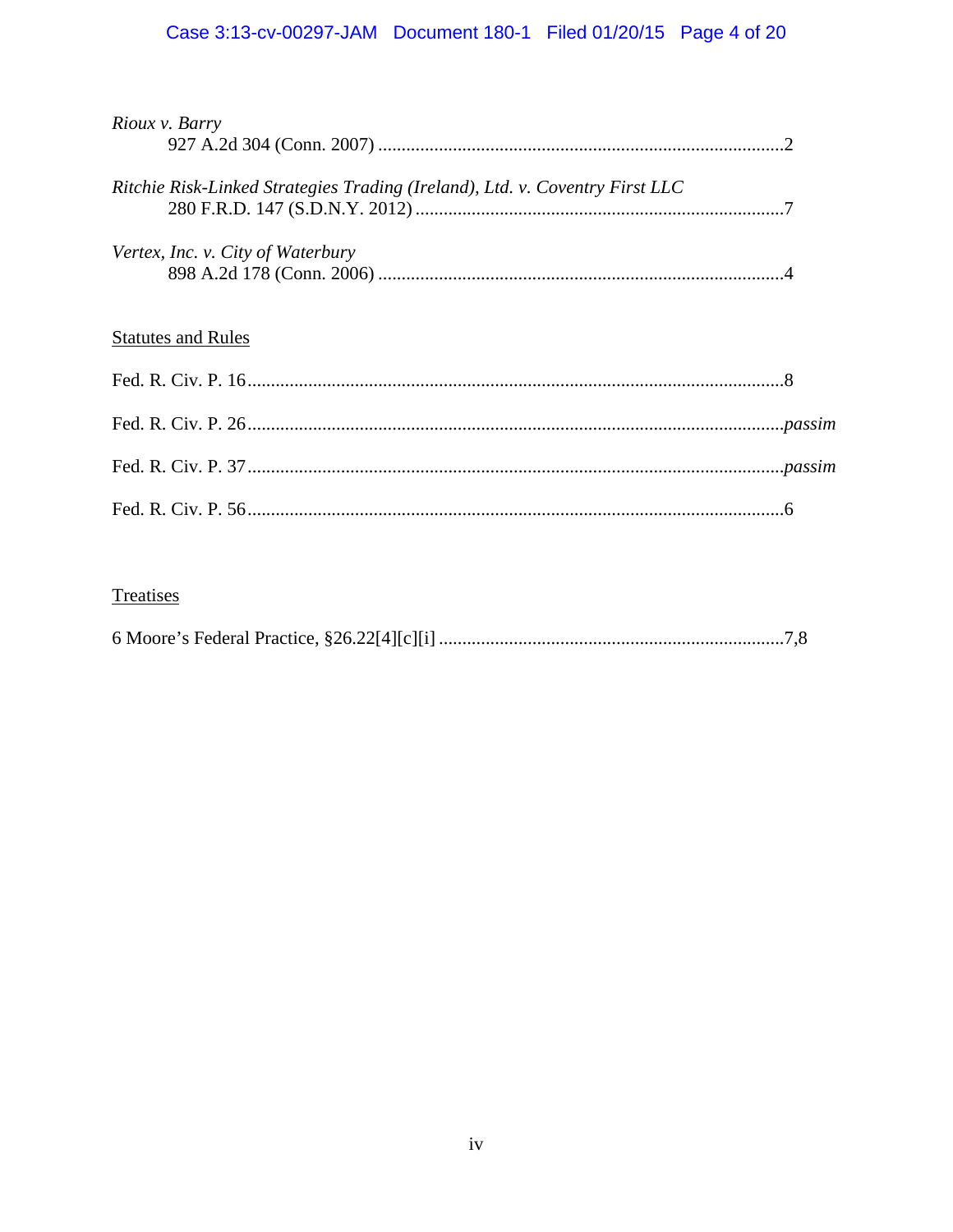#### Case 3:13-cv-00297-JAM Document 180-1 Filed 01/20/15 Page 5 of 20

Plaintiffs Bruce Kirby and Bruce Kirby, Inc. (individually and collectively "Plaintiff" or "Kirby") submit this memorandum in support of their motion pursuant to Rule 56 of the Federal Rules of Civil Procedure for summary judgment dismissing Defendant Quarter Moon, Inc.'s and Defendant Laser Performance (Europe) Ltd.'s (collectively and individually "Defendant" or "Laser Performance")<sup>1</sup> third, fourth, fifth, sixth, seventh, eighth, and, ninth counterclaims.

## **I. INTRODUCTION.**

 $\overline{a}$ 

 The Court should dismiss Defendant's counterclaims III – IX by reason of Defendant's continued and complete failure to provide any discovery of its alleged counterclaims seeking tens of millions of dollars. Plaintiff initiated this action to redress Defendant's blatant and willful disregard of the longstanding commercial relationship between the parties and to recoup millions of dollars in unpaid royalties from Defendant. In what can only be described as a dilatory and unscrupulous litigation tactic, Defendant asserted seven counterclaims  $(III - IX)$  against Plaintiff seeking to recover tens of millions of dollars in its own damages.

 Despite that each counterclaim requires Defendant to prove damages, the Defendant has failed to provide even the most rudimentary analysis of its damages. The Defendant failed to provide a damages calculation for each counterclaim and failed to identify supporting documents as required by Rule  $26(a)(1)(A)(iii)$ . The Defendant has not identified an expert witness nor has it produced an expert report. The Defendant failed to provide a written damages assessment as required by Rule 26 and the Court's scheduling order. The Defendant even failed to answer specific interrogatories on its excessive damages claims.<sup>2</sup>

<sup>1</sup> Quarter Moon and LaserPerformance filed joint answer and counterclaim and asserted identical counterclaims. *See* Doc. No. 40. 2

Defendant failed to answer any contention interrogatory or otherwise provide discovery regarding its counterclaims, and Plaintiff reserves the right to request further preclusions of evidence a trial.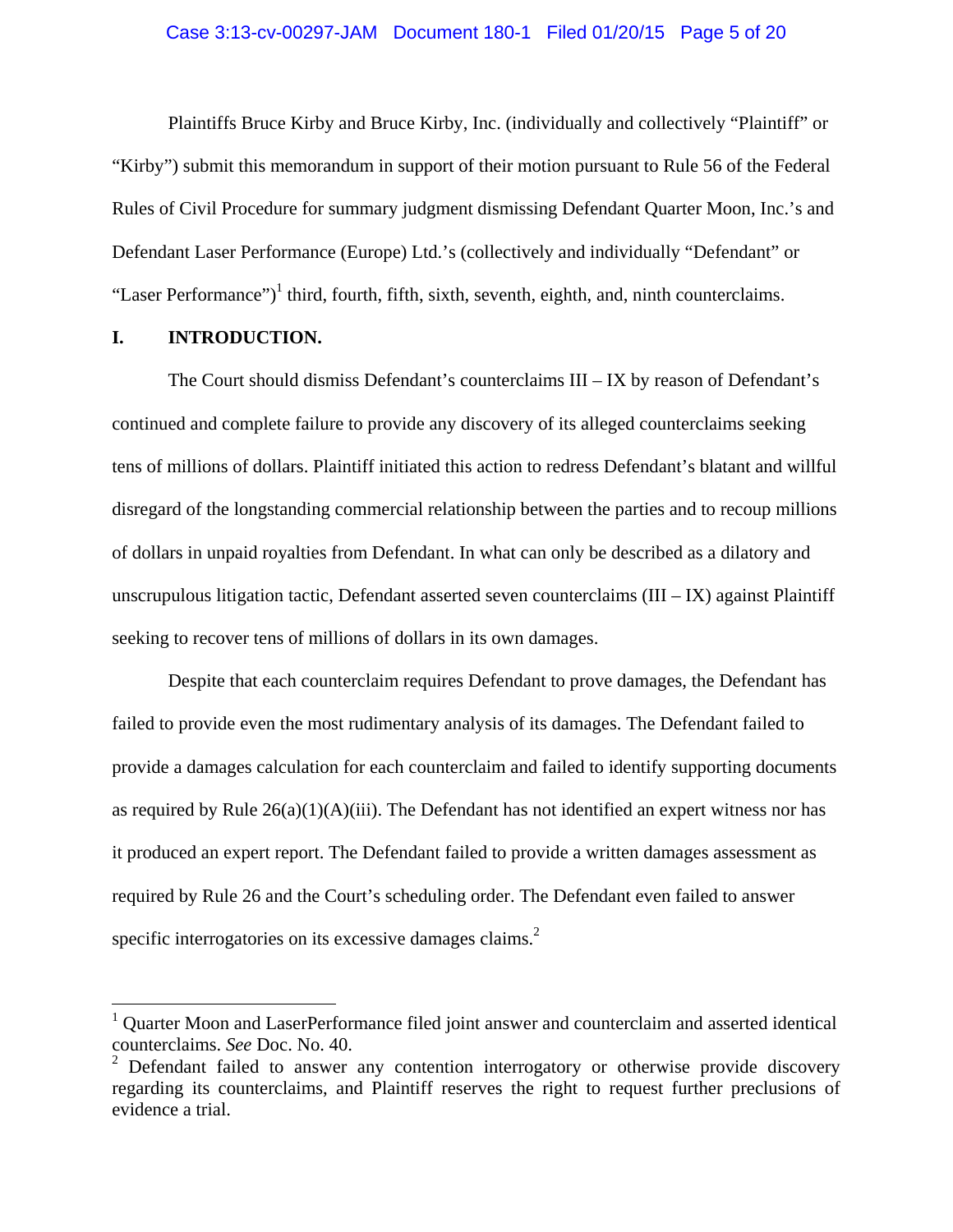## Case 3:13-cv-00297-JAM Document 180-1 Filed 01/20/15 Page 6 of 20

 There is no justification for Defendant's complete failure to comply with its discovery obligations. This case has been pending for nearly two years, and Plaintiff completed its document production in June of 2014, well before the deadline for expert disclosures and the close of discovery. The Defendant has had more than ample opportunity to supplement its initial disclosures, answers interrogatories, and provide a written damages assessment or identify an expert and produce an expert report, yet it chose not to. As a result of this complete failure, Defendant is precluded from offering any evidence on damages at trial pursuant to Rule 37. The Court should therefore grant summary judgment in favor of Plaintiff because Defendant is precluded from proving damages—a required element of each of counterclaims III - IX.

## **II. BACKGROUND.**

 Defendant filed an Answer and Counterclaims on June 12, 2013. Pl.'s L.R. 56(a)(1) Statement ("SMF"), ¶ 1. Defendant's first and second counterclaims seek declaratory relief and are not addressed in this motion.

#### **Defendant's Third Counterclaim – Tortious Interference**

 Defendant's Third Counterclaim against Plaintiff is for tortious interference with business relations. SMF, ¶ 2. It seeks damages in excess of \$10 million. SMF, ¶ 3. To prevail on its Third Counterclaim, Defendant is required to prove that it has suffered damages as a result of the alleged tortious interference. *See Rioux v. Barry*, 927 A.2d 304, 311-312 (Conn. 2007) (identifying elements of tortious interference). Defendant has failed to produce or identify any documents, let alone a calculation or computation, supporting its claim for damages under its Third Counterclaim. SMF, ¶ 5.

## **Defendant's Fourth Counterclaim – Conspiracy to Tortiously Interfere**

Defendant's Fourth Counterclaim against Plaintiff is for conspiracy to tortiously interfere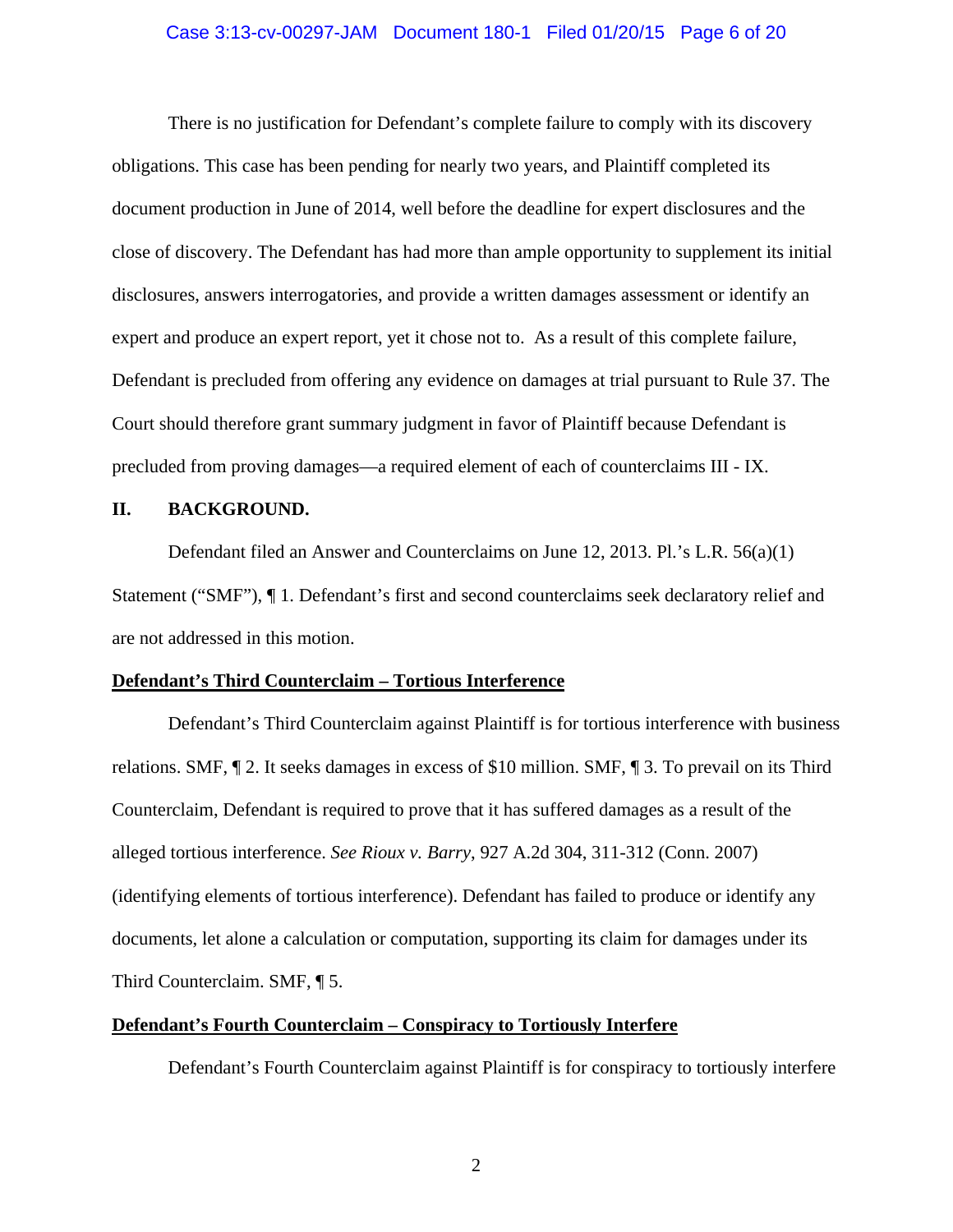### Case 3:13-cv-00297-JAM Document 180-1 Filed 01/20/15 Page 7 of 20

with business relations. SMF,  $\P$  6. It seeks damages in excess of \$10 million. SMF,  $\P$  7. To prevail on its Fourth Counterclaim, Defendant must prove that it has suffered damages as a result of the alleged conspiracy to tortiously interference.3 *See Rioux v. Barry*, 927 A.2d 304, 311-312 (Conn. 2007) (identifying the elements of tortious interference with business relations); *see also Marshak v. Marshak*, 628 A.2d 964, 970 (Conn. 1993) (identifying the elements of conspiracy). Defendant has failed to produce or identify any documents, let alone a computation or calculation, supporting its claim for damages under its Fourth Counterclaim. SMF, ¶ 9.

## **Defendant's Fifth Counterclaim – Unfair Trade Practice**

 Defendant's Fifth Counterclaim against Plaintiff is for violation of the Connecticut Unfair Trade Practices Act ("CUTPA"). SMF, ¶ 10. It seeks damages in excess of \$1 million. SMF, ¶ 11. To prevail on its claim under CUTPA, Defendant must prove that it has suffered damages as a result of the alleged unfair and deceptive trade practices. *See Ramirez v. Health Net of Northeast, Inc.*, 938 A.2d 576, 589 (Conn. 2008) (describing three prongs of cigarette rule). Defendant has failed to produce or identify any documents, let alone a computation or calculation, supporting its allegation for damages under its Fifth Counterclaim. SMF, ¶ 15.

## **Defendant's Sixth Counterclaim - Breach of the 1983 Builder Agreement**

 Defendant's Sixth Counterclaim against Plaintiff is for breach of the 1983 Builder Agreement. SMF, ¶ 14. It seeks damages in excess of \$1 million. SMF, ¶ 15. To prevail on its Sixth Counterclaim, Defendant must prove that it has suffered damages as a result of the alleged breach of the 1983 Builder Agreement. *Bouchard v. Sundberg,* 834 A.2d 744, 751 (Conn. App. Ct. 2003) (identifying elements of breach of contract under Connecticut law); *see also American Pan Co. v. Lockwood Mfg., Inc.Eyeglasses*, Civ. No. C-3-06-197, 2008 WL 471685, at \*6 (S. D. Ohio Feb. 15, 2008) (citing two opinions of the Ontario Superior Court of Justice identifying the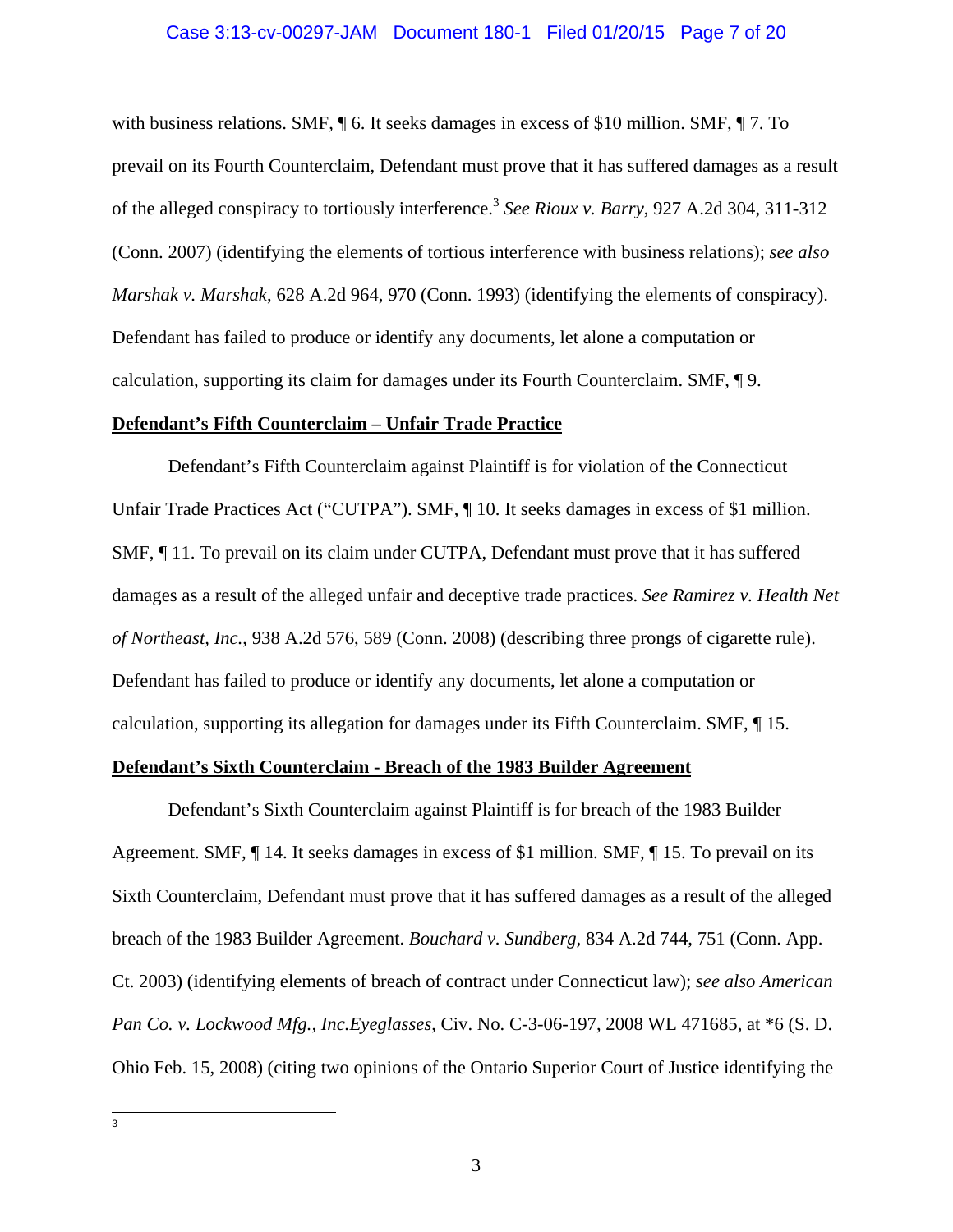### Case 3:13-cv-00297-JAM Document 180-1 Filed 01/20/15 Page 8 of 20

elements of a breach of contract claim under Ontario law). Defendant has failed to produce or identify any documents, let alone a computation or calculation, supporting its allegation for damages under its Sixth Counterclaim. SMF, ¶ 17.

#### **Defendant's Seventh Counterclaim - Breach of the 1989 Builder Agreement**

 Defendant's Seventh Counterclaim against Plaintiff is for breach of the 1989 Builder Agreement. SMF, ¶ 18. It seeks damages in excess of \$1 million. SMF, ¶ 19. To prevail on its Seventh Counterclaim, Defendant must prove that it has suffered damages as a result of the alleged breach of the 1989 Builder Agreement. *Bouchard,* 834 A.2d at 751 (identifying elements of breach of contract under Connecticut common law); *see also American Pan Co.*, 2008 WL at \*6 (citing two opinions of the Ontario Superior Court of Justice identifying the elements of a breach of contract claim under Ontario law). Defendant has failed to produce or identify any documents, let alone a computation or calculation, supporting its allegation for damages under its Seventh Counterclaim. SMF, ¶ 21.

### **Defendant's Eighth Counterclaim – Breach of the November 2005 Agreement**

 Defendant's Eighth Counterclaim against Plaintiff is for breach of the November 2005 Agreement. SMF, ¶ 22. It seeks damages in excess of \$1 million. SMF, ¶ 23. To prevail on its Eighth Counterclaim, Defendant must prove that it has suffered damages as a result of the alleged breach of the November 2005 Agreement. *Bouchard,* 834 A.2d at 751 (identifying elements of breach of contract under Connecticut common law). Defendant has failed to produce or identify any documents, let alone a computation or calculation, supporting its allegation for damages under its Eighth Counterclaim. SMF, ¶ 25.

## **Defendant's Ninth Counterclaim**

Defendant's Ninth Counterclaim against Plaintiff is for unjust enrichment. SMF, ¶ 26. It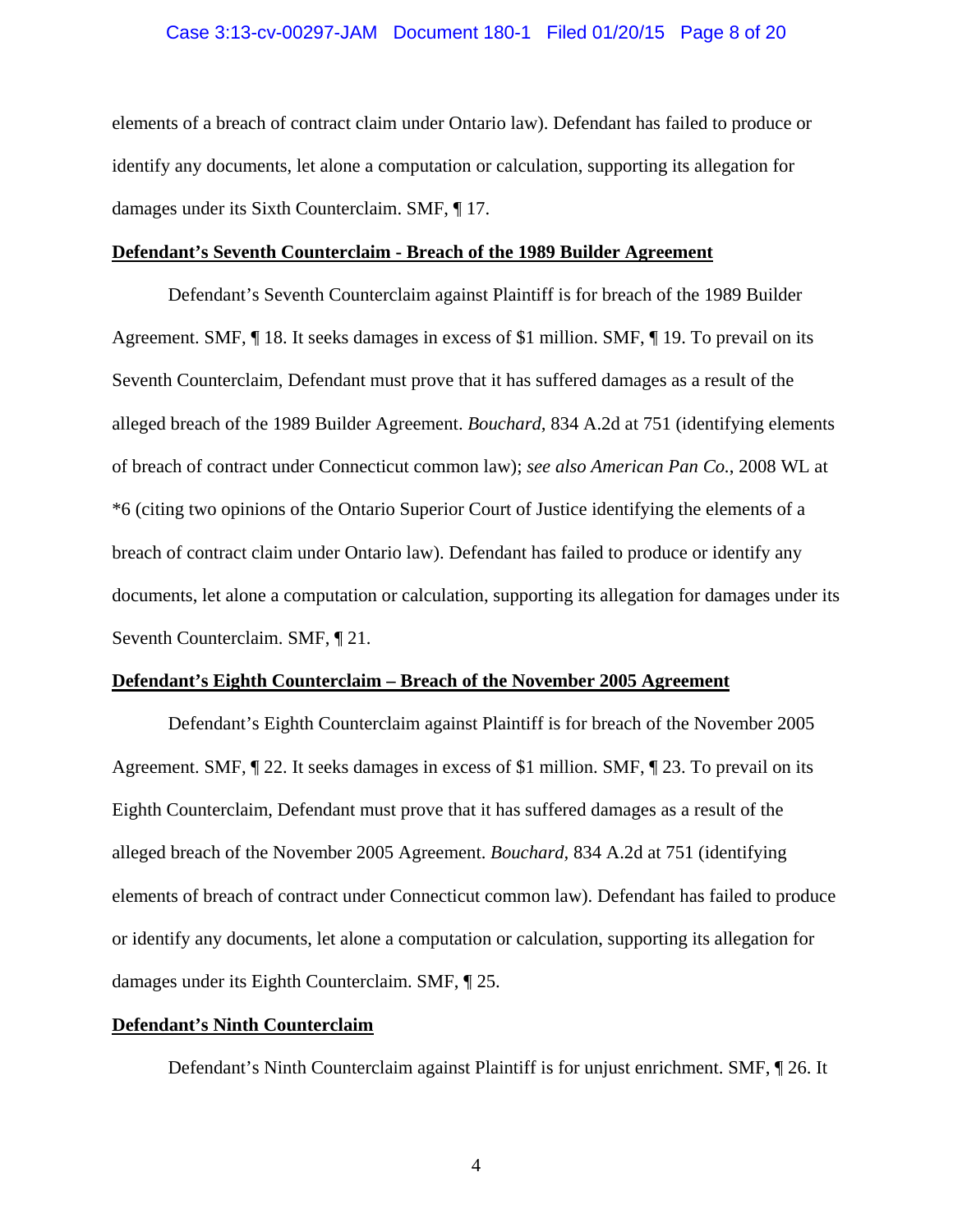#### Case 3:13-cv-00297-JAM Document 180-1 Filed 01/20/15 Page 9 of 20

seeks damages excess of \$250,000. SMF, ¶ 27. To prevail on its Ninth Counterclaim, Defendant must prove that it has suffered damages as a result of the alleged unjust enrichment. *Vertex, Inc. v. City of Waterbury*, 898 A.2d 178, 190 (Conn. 2006) (identifying elements of unjust enrichment under Connecticut law). Defendant has failed to produce or identify any documents, let alone a computation or calculation, supporting its allegation for damages under its Ninth Counterclaim. SMF, ¶ 29.

### **Defendant Has Failed to Disclose Any Support for Its Damages Claims**

 As explained above, Defendant has failed to disclose any support for its damages claims. SMF, ¶ 30. Defendant has failed to produce or identify any documents, let alone a computation or calculation, supporting its claims for damages. SMF, ¶ 31. Defendant's Initial Disclosures dated July 15, 2015 failed to provide a computation of each category of damages. SMF, ¶ 32. Pursuant to Rule 26(a)(1)(iii), Defendant stated that "[a]s of the date of this Rule 26 disclosure, discovery has not commenced and [Defendant] is not in a position to provide a computation of each category of damages claimed by [Defendant] in the Counterclaims. SMF,  $\P$   $\P$  33-34. Thus, by its own admission, Defendant's initial disclosures failed to satisfy its disclosure obligations. Defendant did not supplement or update its initial disclosures. SMF, ¶ 35.

 Defendant's interrogatory responses are similarly devoid of any substantive contentions or answers. Plaintiff's interrogatory no. 11 asked Defendant to:

Describe in detail all factual and legal bases for each of the counterclaims asserted in your Counterclaim, including a description in detail of all facts that support or contradict each such counterclaim, and an identification of all documents, communications and/or things that you are relying on to support each such counterclaim and an identification of the individuals most knowledgeable about each such counterclaim.

SMF, ¶ 36.

 Defendant objected to interrogatory no. 11, without providing a substantive response, as follows: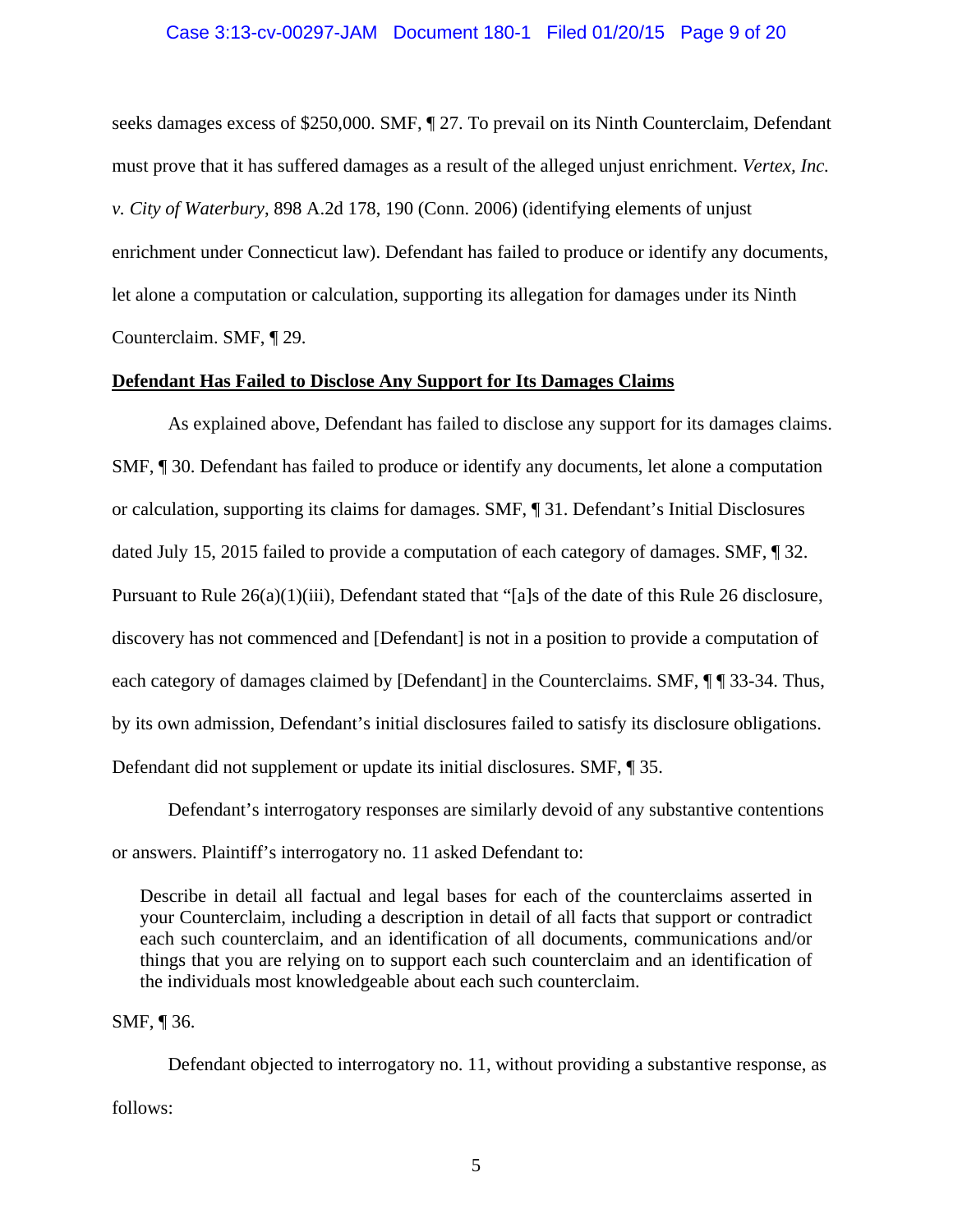Counterclaim Plaintiff objects to this interrogatory as it asks for complete factual and legal basis and therefore it is overly broad, unduly burdensome. Like the prior interrogatory, answering this request would require lengthy interviews and document review leading to a report which could amount to hundreds of pages. It is therefore incredibly burdensome. The interrogatory essentially asks for all information and legal analysis regarding the Counterclaims. In essence, the request is akin to asking Counterclaim Plaintiff to submit a summary judgment brief. Counsel is willing to consider a narrower, more focused, interrogatory on these issues.

SMF, ¶ 37.

Defendant did not provide a supplemental response to interrogatory no. 11. SMF, ¶ 38.

The Defendant also asserted Counterclaims III – VII, and IX against Global Sailing

Limited ("Global Sailing").<sup>4</sup> SMF,  $\P$  45.

Global Sailing's interrogatory no. 11 asked Defendant to:

Identify all facts supporting or negating your contentions that Counterclaim Plaintiffs have been monetarily damaged by Global Sailing's alleged tortious interference with business relations, its alleged violation of Connecticut Unfair Trade Practices Act, its alleged breach of the 1983 Builder Agreement, its alleged breach of the 1989 Builder Agreement, and the alleged overpayment of royalties, including, but not limited to, a computation of each category of such damages and the basis and methodology therefore, as well as unit sales, revenues (net and gross), costs of selling, profits or earnings, allocated expenses, sales trends, wholesale and retail pricing and customers, for any product of Counterclaim Plaintiffs that relates to Counterclaim Plaintiffs'

SMF, ¶ 46.

Defendant objected to interrogatory no. 8 as follows:

Counterclaim Plaintiffs object to interrogatory 8 as it asks for "all facts" concerning every claim and focusing on damages. It is overly broad and unduly burdensome. This would require the Counterclaim Plaintiffs to provide a narrative account of the entire case as it pertains to this claim. Subject to these objections will provide a calculation of the damages related to the royalty claim. Counterclaim plaintiff will supplement its responses to the other damages claims shortly after expert disclosure.

SMF, ¶ 47.

 $\overline{a}$ 

Defendant did not supplement its response to interrogatory no. 8. SMF, ¶ 48.

<sup>&</sup>lt;sup>4</sup> Defendant subsequently dismissed its third, fourth, fifth, and eighth counterclaims against Global Sailing without prejudice. Doc No. 172.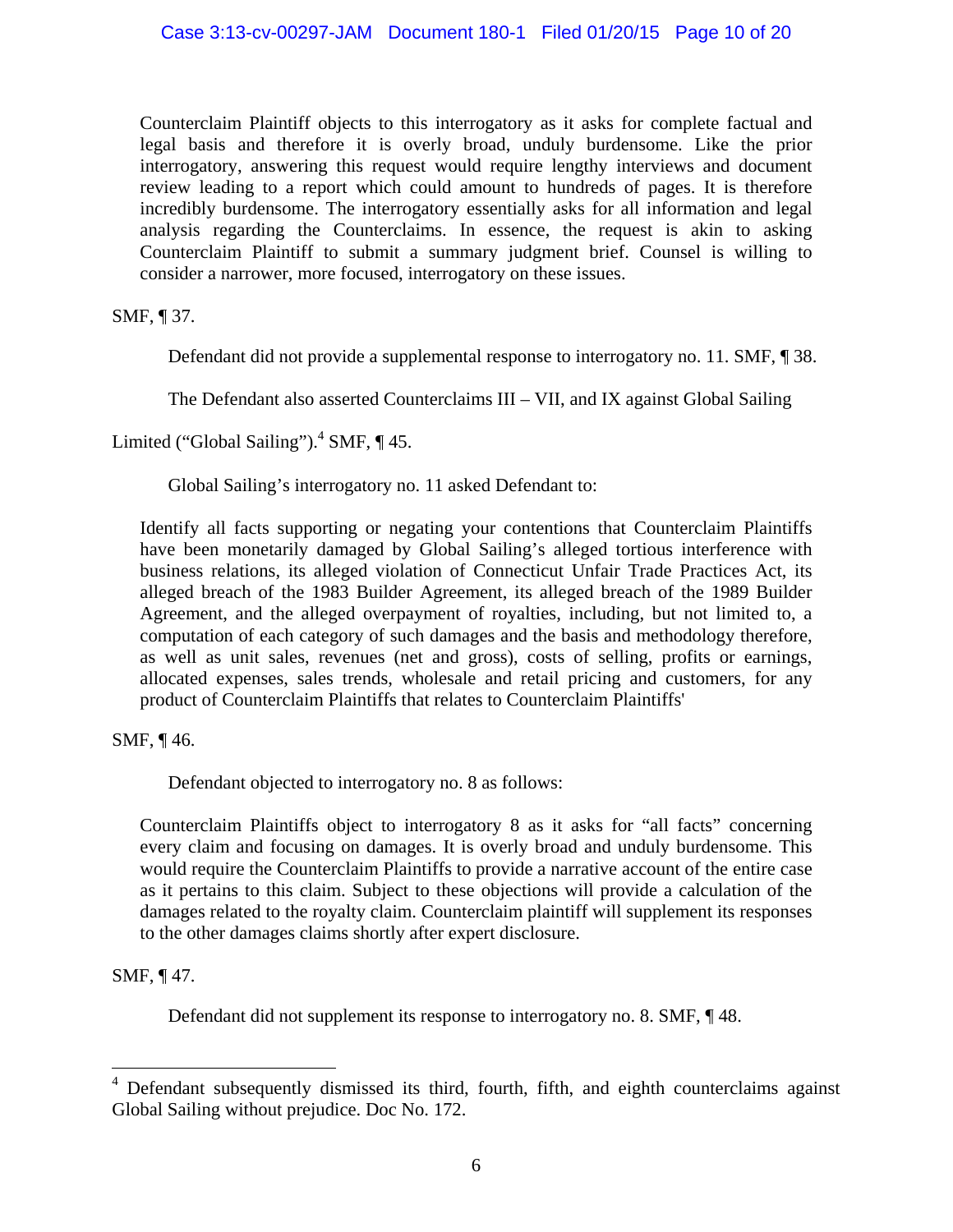Discovery closed on December 19, 2014. SMF, ¶ 43. Defendant did not identify an expert witness (SMF, ¶ 39) nor did Defendant produce an expert report. SMF, ¶ 40. Defendant did not identify or produce documents from which Plaintiff could calculate, or even understand, Defendant's damages claims. SMF, ¶ 41. Defendant did not produce or identify a damages analysis in this matter. SMF, ¶ 42.

## **III. LEGAL STANDARD ON SUMMARY JUDGMENT.**

A motion for summary judgment may be granted when the court determines that there are no genuine issues of material fact to be tried and the moving party is entitled to judgment as a matter of law. Fed. R. Civ. P. 56(c); *Law v. Camp*, 116 F. Supp. 2d 295, 299-300 (D. Conn. 2000) (citing *Anderson v. Liberty Lobby, Inc.*, 477 U.S. 242, 256 (1986)).

A fact is material if it is one that "might affect the outcome of the suit under the governing law." *Anderson*, 477 U.S. at 248. Therefore, disputes over facts that are irrelevant or unnecessary will not preclude summary judgment. *Id.* Further, a dispute regarding such a material fact is "genuine" so as to warrant the denial of summary judgment "only if evidence is such that a reasonable jury could return a verdict for the nonmoving party." *Id.* at 249–50 (internal citations omitted). "If evidence is merely colorable, or is not significantly probative, summary judgment may be granted." *Id.*

## **IV. THE COURT SHOULD GRANT PLAINTIFF'S MOTION FOR SUMMARY JUDGMENT ON COUNTERCLAIMS III - IX.**

## **A. The Court Should Dismiss Defendant's Counterclaims III – IX Because the Defendant Is Precluded Proving Damages At Trial, A Required Element of Each Claim.**

 The Court should dismiss counterclaims III - IX because Defendant has failed to provide any disclosure to support its naked demand for tens of millions of dollars. It is hornbook law that each of Defendant's counterclaims requires proof of damages. *See infra*, II. Background. The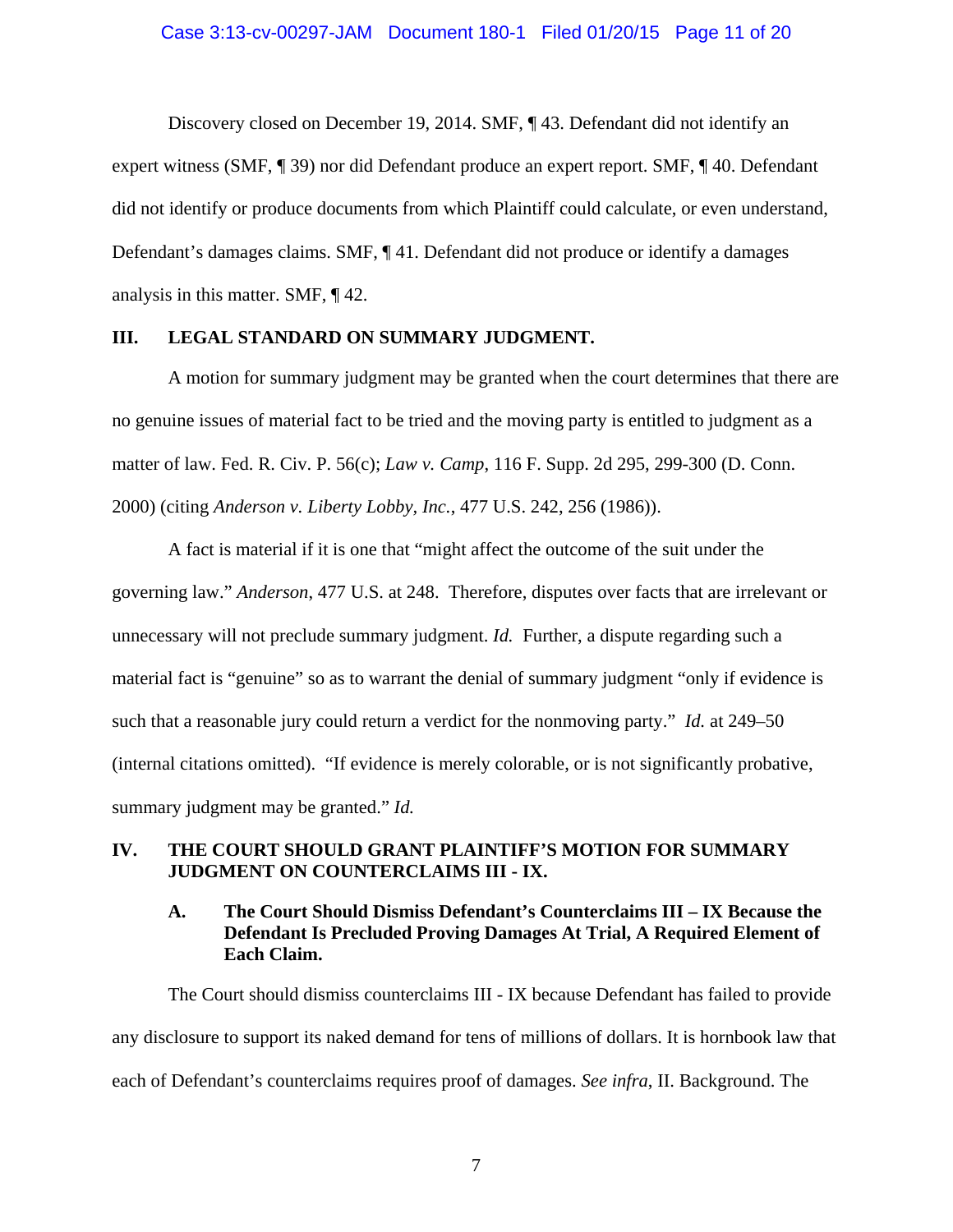#### Case 3:13-cv-00297-JAM Document 180-1 Filed 01/20/15 Page 12 of 20

Federal Rules require Defendant to automatically disclose a computation for each category of damages it seeks and to identify supporting documents. These disclosures allow Plaintiff to understand the claims filed against it and to offer a legitimate defense without being ambushed at trial. The Defendant, however, has failed to provide even the most rudimentary calculation or identification of documents from which Plaintiff could begin to understand, let alone defend itself from, Defendant's claims for tens of millions of dollars. As a result of this complete failure, Defendant is precluded from offering any evidence on damages at trial pursuant to Rule 37. The Court should therefore grant summary judgment in favor of Plaintiff because Defendant is precluded from proving damages, a required element of each of counterclaims III - IX.

## 1. Rule 26 requires disclosure of a computation of each category of damages claimed and supporting documents.

"A party seeking damages must automatically provide to the other parties . . . a computation of each category of damages claimed by the disclosing party" and must "make available for inspection and copying as under Rule 34 the documents or other evidentiary material . . . on which each computation is based." Fed. R. Civ. P. 26(a)(1)(A)(iii); *see Design Strategy, Inc. v. Davis*, 469 F.3d 284, 295 (2d Cir. 2006). The rule does not merely require a claimant to describe its damages in general terms, such as "compensatory," but—as best as the party is able at an early stage in the case—to provide a "computation" of each category of damages and to produce documents on which the computation is based. *Ritchie Risk-Linked Strategies Trading (Ireland), Ltd. v. Coventry First LLC*, 280 F.R.D. 147, 159 (S.D.N.Y. 2012) (*citing* Fed. R. Civ. P. 26(a)(1)(A)(iii)); *see also Haber v. ASN 50th Street, LLC*, 272 F.R.D. 377, 380 (S.D.N.Y. 2011) (holding that Rule 26(a)(1)(A)(iii) entitled defendants to "discovery regarding Plaintiff's claim for \$6 million in damages and his calculation of this amount"). Failure to provide a damage computation document or supporting documents may result in exclusion of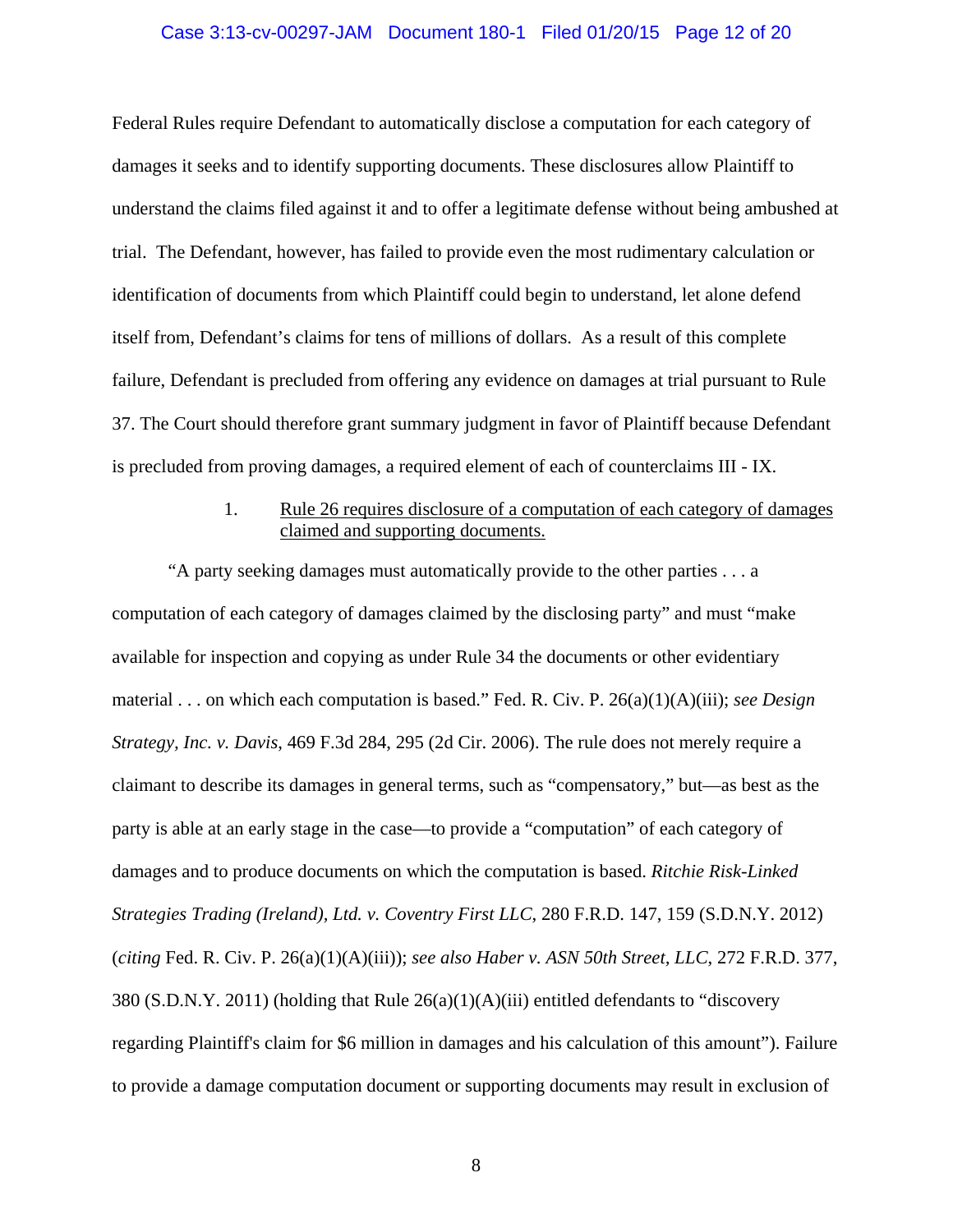#### Case 3:13-cv-00297-JAM Document 180-1 Filed 01/20/15 Page 13 of 20

damage calculation evidence or expert testimony regarding damage calculations at trial." 6 Moore's Federal Practice, §26.22[4][c][i]; see *Ritchie Risk-Linked Strategies Trading (Ireland), Ltd.*, 280 F.R.D. at 159-61.

"[T]o fulfill the initial disclosure requirement, a party must provide a computation supported by documents. Mere production of undifferentiated financial documents without explanation is not sufficient to fulfill the mandatory initial disclosure requirement." 6 Moore's Federal Practice, §26.22[4][c][i] (citing *Gould Paper Corp. v. Madison Corp.*, 614 F. Supp. 2d 485, 490 (S.D.N.Y. 2009) (defendants who produced 629 pages of documents without explanation or "computation of each category of damages claimed" were precluded from presenting counterclaim for damages in a breach of contract action)). As discovery progresses, a party is required to provide supplemental disclosures with ever-greater level of detail. *Id*. (citing *City & County of San Francisco v. Tutor-Saliba Corp.*, 218 F.R.D. 219 (N.D. Cal. 2003)).

## 2. A party that fails to provide damage disclosures is precluded from pursuing such damages at trial.

"If a party fails to provide information  $\dots$  as required by Rule 26(a) or (e), the party is not allowed to use that information . . . to supply evidence . . . at trial, unless the failure was substantially justified or is harmless . . ." *Innis Arden Golf Club v. Pitney Bowes, Inc.*, No. 3:06- CV-1352 (JBA), 2009 WL 5873112, at \*2 (D. Conn. Feb. 23, 2009) (quoting Fed. R. Civ. P.  $37(c)(1)$ . "Rule  $37(c)(1)$ 's preclusionary sanction is automatic absent a determination of either substantial justification or harmlessness." *Id.* (quoting *Lore v. City of Syracuse*, No. 5:00-CV-1833, 2005 WL 3095506, at \*3 (N.D.N.Y. Nov. 17, 2005)). Additionally, the Federal Rules of Civil Procedure allow a court to impose sanctions if a party "fails to obey a scheduling order or other pretrial order." Fed. R. Civ. P. 16(f)(1)(C). Such sanctions may include "striking pleadings in whole or in part  $[...]$ " Fed. R. Civ. P. 37(b)(2)(A)(iii). The purpose of Rule 37(c)(1) is to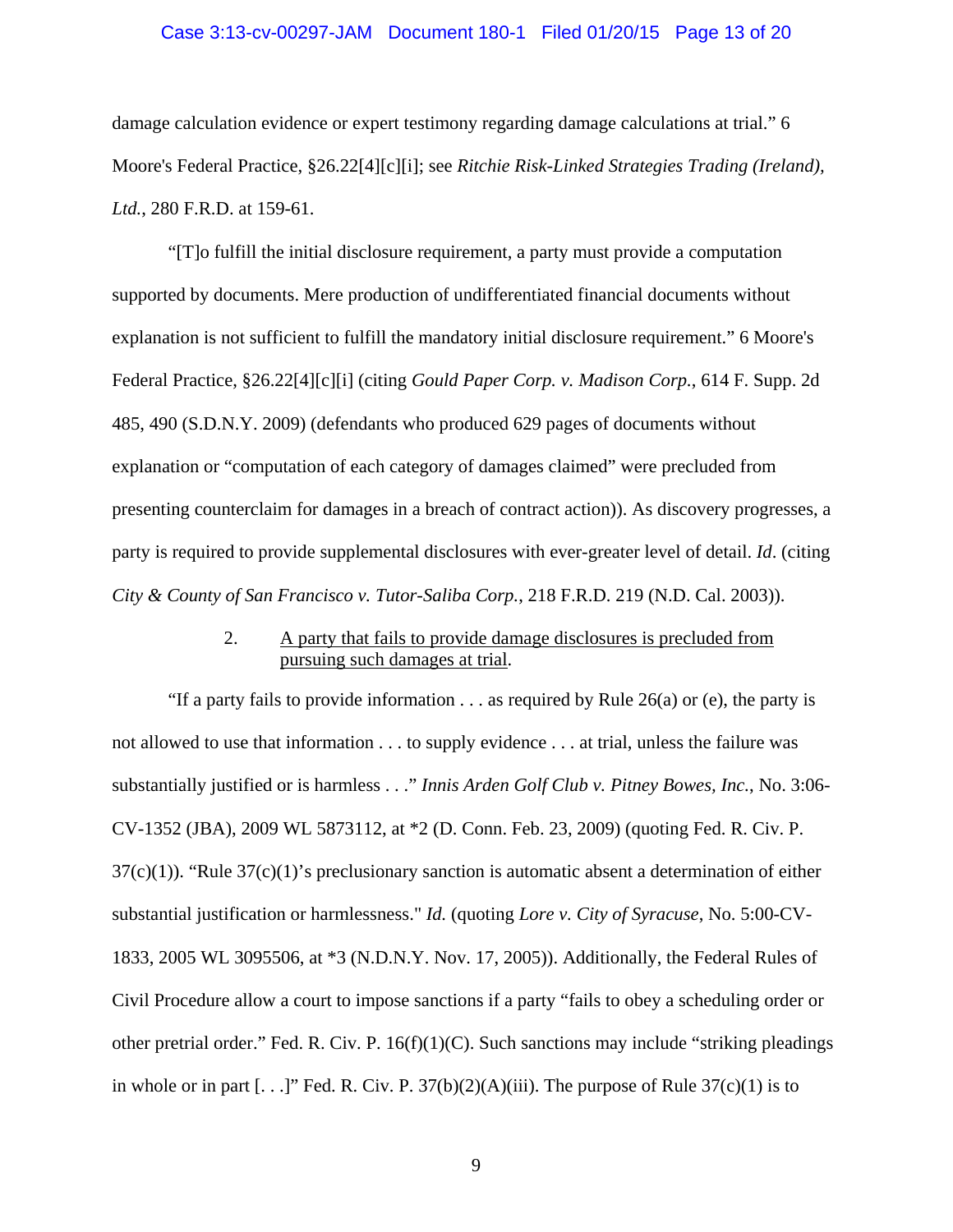#### Case 3:13-cv-00297-JAM Document 180-1 Filed 01/20/15 Page 14 of 20

"prevent the practice of 'sandbagging' an opposing party with new evidence." *Ebewo v. Martinez*, 309 F. Supp.2d 600, 607 (S.D.N.Y. 2004). A bad-faith violation of Rule 26 is not required in order to exclude evidence pursuant to Rule 37. *Design Strategy, Inc. v. Davis*, 469 F.3d 284, 296 (2d Cir. 2006).

In *Haas v. Delaware & Hudson Ry. Co.*, 282 F.Appx. 84, 85 (2d Cir. 2008), the defendant served interrogatories upon the plaintiff requesting that plaintiff identify witnesses he intended to call to testify as to defendant's notice of an alleged negligent condition, any person who had knowledge of the negligent condition, and other evidence pertaining to notice. *Id.* at 85. Plaintiff responded by referring to his complaint and failed to disclose any person who was a potential witness or who had knowledge of the alleged negligent condition. *Id.* Later, in opposition to defendant's motion for summary judgment, plaintiff relied on an affidavit of a previously undisclosed person with knowledge of the negligent condition. *Id.* The defendant moved to strike the affidavit. The plaintiff opposed the request to strike, arguing that it failed to appreciate the relevance of the witness until summary judgment and that, in any event, it had mentioned the witness during a deposition. *Id.* The district court precluded the affidavit under Rule 37 and the Second Circuit affirmed, holding that there was no substantial justification for the delay. *Id.* at 86. The Second Circuit explained that Plaintiff's counsel offered "no adequate explanation for this untimely disclosure," and even though the delay was apparently caused by counsel's oversight and neglect rather than bad faith, the court noted that "bad faith is not required." *Id.* at 86.

## 3. Summary judgment on a claim is proper if the claimant is precluded from providing a required element of that claim at trial.

The Court can dismiss Defendant's counterclaims on summary judgment if a party is precluded from providing a required element of that claim, such as damages, based on its failure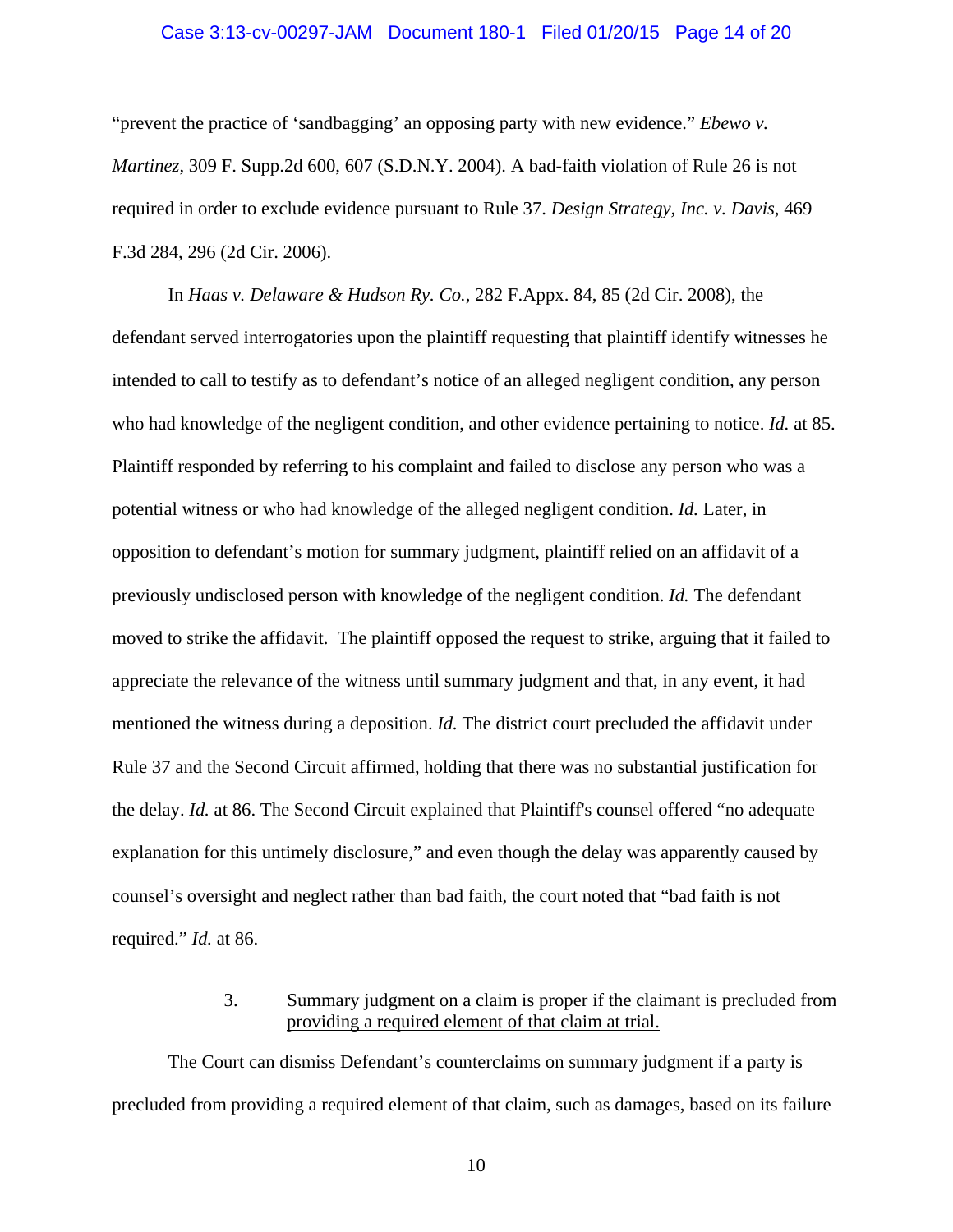#### Case 3:13-cv-00297-JAM Document 180-1 Filed 01/20/15 Page 15 of 20

to comply with Rule  $26(a)(1)(A)(iii)$  or otherwise disclose any damages analysis or expert witness. In *Design Strategy, Inc. v Davis*, 469 F.3d 284 (2nd Cir. 2006), the plaintiff had commenced an action for breach of fiduciary duty against a former employee arising out of the alleged diversion of a corporate asset. Months after the completion of discovery, plaintiff designated two expert trial witnesses on the issue of "lost profits," a theory of damages that it had not disclosed in its initial disclosures under Rule 26(a). The district court excluded the lost profits evidence and on appeal, the Court of Appeals affirmed.

In *24/7 Records, Inc. v Sony Music Entertainment, Inc.,* 566 F. Supp. 2d 305 (S.D.N.Y. 2008), a breach of contract action, the court granted summary judgment dismissing that portion of the complaint seeking lost profits where the plaintiff failed to make Rule 26 initial disclosures of these damages. Similarly, in *Deluca v. Bank of Tokyo-Mitsubishi UFJ, Ltd.,* 2008 WL 857492 (S.D.N.Y. 2008), the court barred plaintiff from submitting an expert's report in opposition to defendant's motion for summary judgment where plaintiff failed to make the required expert witness disclosures during the discovery phase of the case.

In *Gould Paper Corp. v. Madison Corp.*, 614 F. Supp. 2d 485 (S.D.N.Y. 2009), a party moved for summary judgment on a claim for breach of contract for failure to disclose damages pursuant to Rule 26(a). The claimant opposed the motion on grounds that it produced "at least, seventeen (17) statements as part of [its] initial disclosure in print and on Compact Disc. These documents consisted of approximately six hundred and twenty-nine pages (629) which document and detail the basis for the damage claim." *Id*. The Court held that the documents produced by claimant, however, did not satisfy the Rule 26 requirement that a party provide "a computation of each category of damages claimed."

## 4. Defendant's Failure to Provide Any Damages Disclosures Is Not Justified and Is Not Harmless.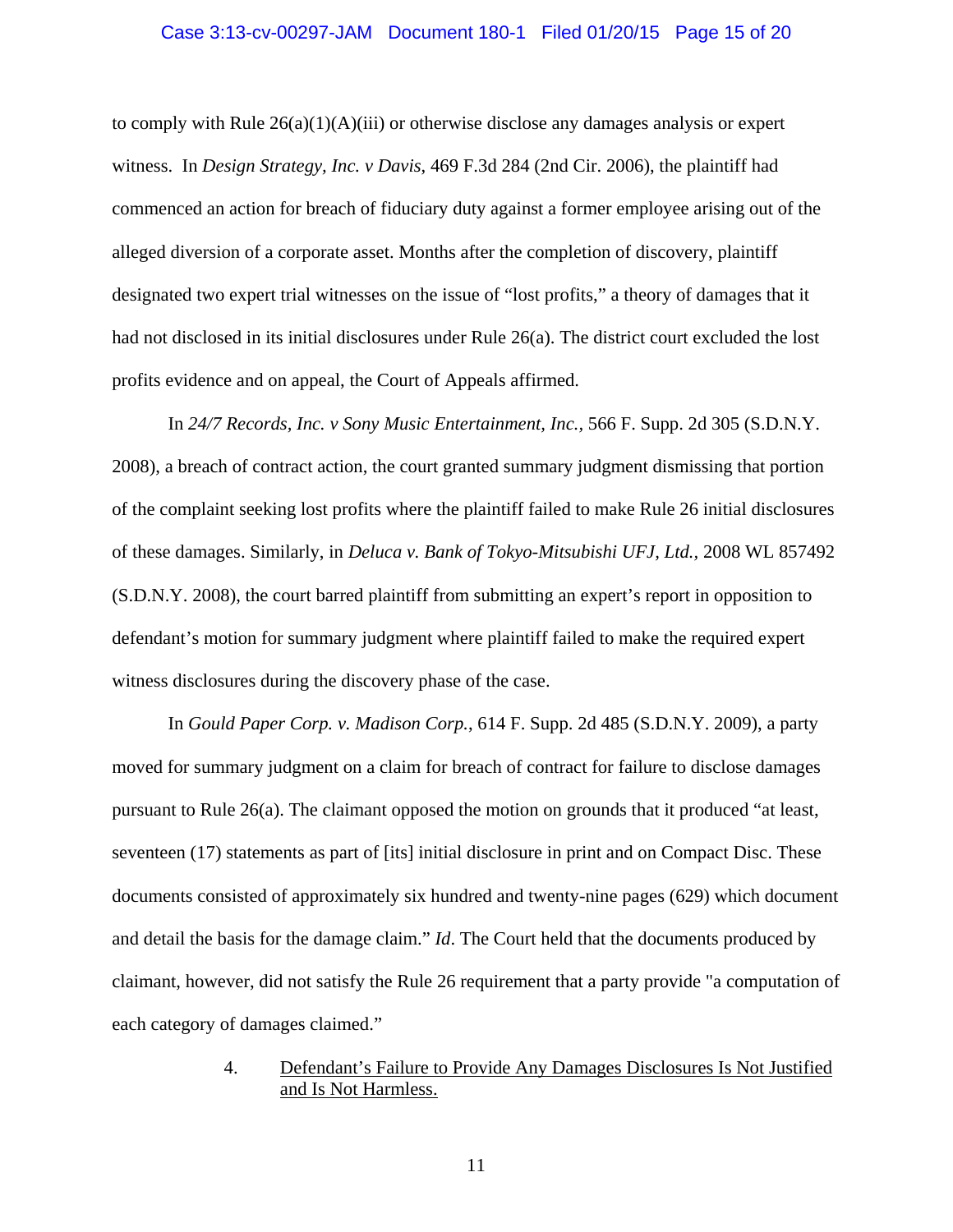### Case 3:13-cv-00297-JAM Document 180-1 Filed 01/20/15 Page 16 of 20

The Defendant has failed to provide even the most rudimentary calculation of damages or identification of supporting documents. *See infa*, II. Background. Defendant did not provide initial disclosures on damages, or supplement its initial disclosures. Defendant failed to answer multiple interrogatories regarding its damages claims. Defendant failed to provide a computation of each category of damages and failed to produce or identify any documents supporting such a calculation. Defendant did not identify an expert witness or produce an expert report. Defendant also failed to provide any damages analysis.

 The Defendant cannot justify its failure to provide any disclosures to support its claims for tens of millions of dollars. Plaintiff filed this action nearly two years ago and completed its entire production in June 2014, more than six months before the close of discovery. Defendant has had years to makes a damages disclosure, yet it has done nothing.

 The Defendant's failure to disclose any damages analysis will obviously harm Plaintiff because it cannot even begin to prepare itself for trial and to rebut the baseless counterclaims seeking tens of millions of dollars. Mr. Kirby has been pursuing his claim against Defendant for nearly five years and at great expense. He is entitled to his day in Court, not endless rounds of discovery and court hearings seeking to compel information. This is especially true considering that Defendant has had more than ample opportunity—nearly two years—to provide its required disclosures. At a considerable expense, Plaintiff fought for nearly a year for Defendant to provide even the most basic discovery disclosures. Defendant ultimately produced its first documents in this case in response to a court order obtained by Plaintiff as a result of its efforts. Plaintiff should not have to (and cannot because discovery is now closed) expend the same resources to obtain damages disclosures pursuant to Rule 26.

## 5. Defendant's late "disclosure" fails to comply Rule 26.

On December 24, 2014, one week after the close of discovery, Defendant served a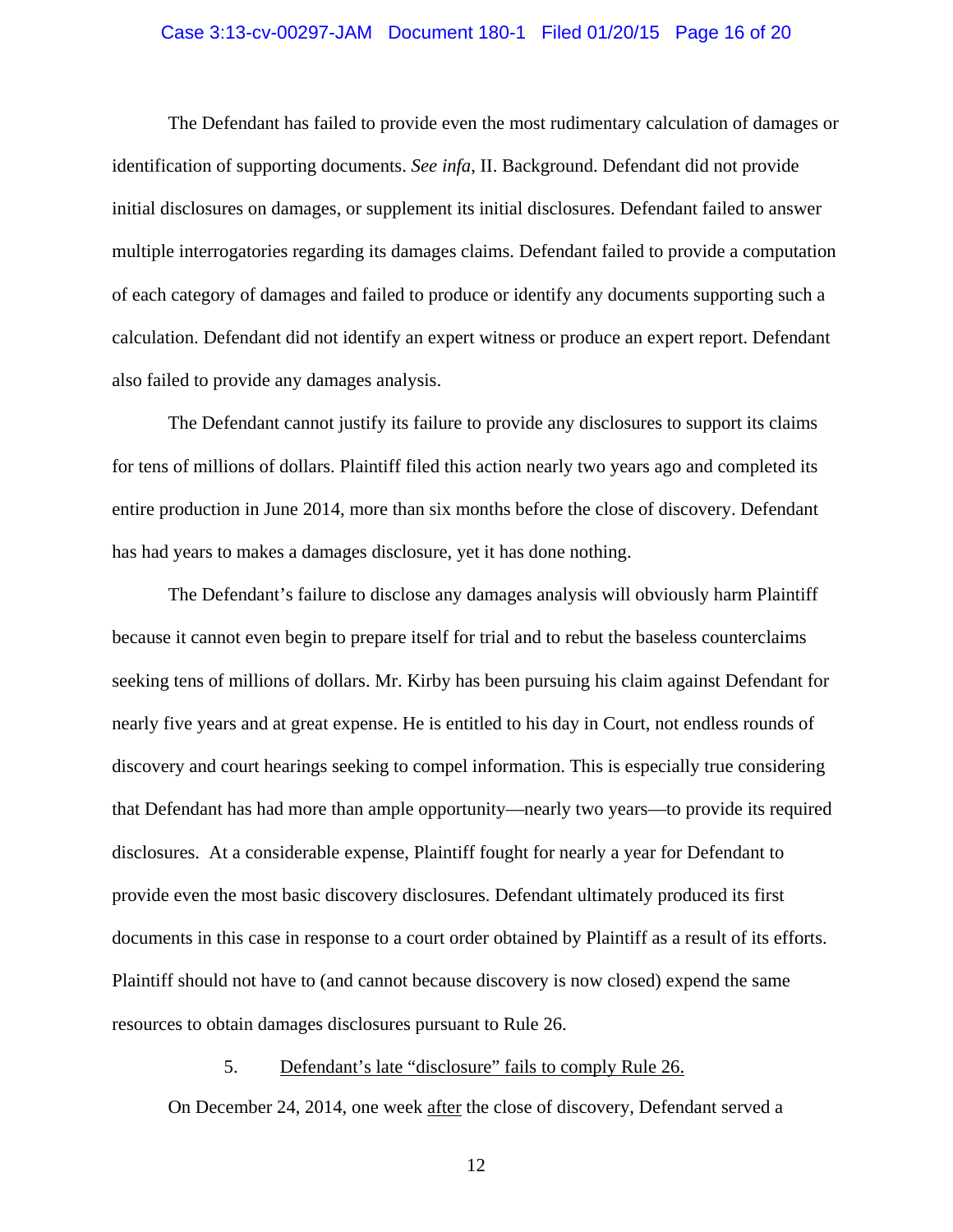#### Case 3:13-cv-00297-JAM Document 180-1 Filed 01/20/15 Page 17 of 20

purported damages analysis, consisting of a single page of text reiterating Defendant's bare bones demands for ten of millions of dollars and appending two pages of numbers titled Summary Adjustment to Royalty Calculations. These pages were designated as attorney's eyes only. The Court should preclude Defendant from relying on this disclosure because it was served after the close of discovery and well after the deadline to serve such analysis. Although the two appended pages were included in a document production of more than 40,000 pages at the end of October 2014, they fail to include any indication that they constituted the Defendant's damages analysis or that they relate to Plaintiff's claims on the 1983 and 1989 Builder Agreements. The Defendant did not identify the two pages as constituting its damages analysis until December 24, 2014, after the close of discovery and well after the deadline for such disclosures.

Defendant's untimely disclosure precluded the Plaintiff from investigating its claims, seeking additional discovery regarding the same, and offering a rebuttal analysis or expert report. Furthermore, the attorney's eyes only designation precluding counsel for Plaintiff from even discussing the purported analysis damages claim with the client, Mr. Bruce Kirby. Thus, for at least the reason that the damages analysis was produced after the close of discovery, the Court should preclude Defendant from relying on any portion of the disclosure and should grant summary judgment in favor of Plaintiff on Counterclaims III – IX.

More importantly, even if Defendant is permitted to rely on its untimely damages analysis, the Court should still grant summary judgment in favor of Plaintiff because the Defendant's untimely disclosure fails to come close to satisfying the disclosure requirements of Rule 26(a), let alone provide any substantive explanation of the bases for Defendant's claims seeking tens of millions of dollars. Instead, the disclosure merely regurgitates the Defendant's earlier unsupported recitation of damages, without providing additional detailed analysis.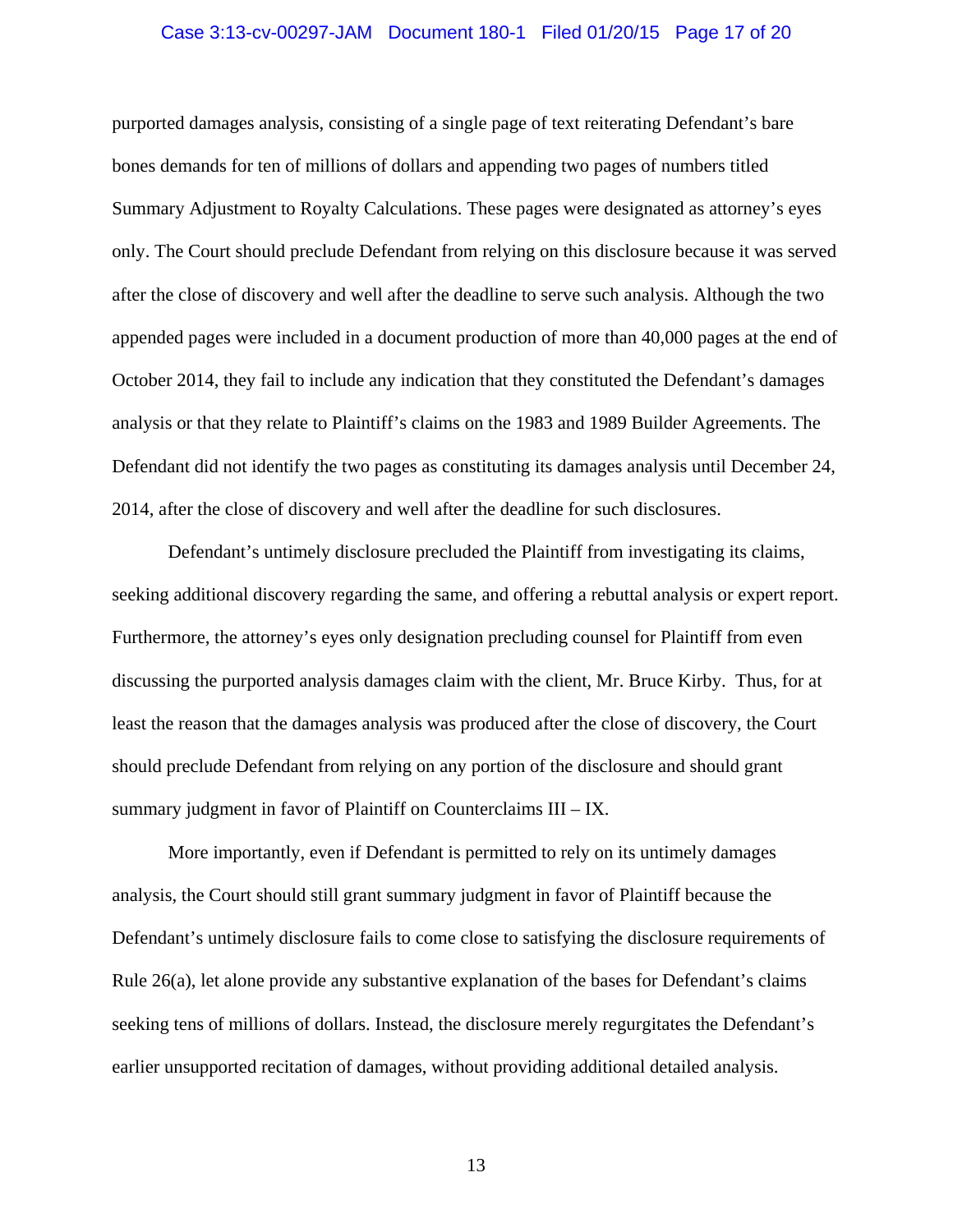A copy of the deficient damages analysis is included in as Exhibit D to the Welsh Decl.

The document is limited to a single page of text shown below:

# **DEFENDANTS LASERPERFORMANCE (EUROPE) LIMITED AND QUARTER MOON, INC.'S DAMAGES ANALYSIS**

Pursuant to Fed. R. Civ. P. 26(a)(2), defendants Laserperformance (Europe) Limited ("LPE") and Quarter Moon, Inc. ("QMI") (collectively the "Defendants"), respectfully seek monetary damages in the amount of \$10 million dollars for: damages to Defendants' business as a result of Plaintiffs' tortious interference with business relations, which resulted in lost earning capacity, violation of the Connecticut Unfair Trade Practices Act and breach of the builder agreements. Defendants also seek injunctive relief to prevent the sale of Laser and Torch sail boats by Plaintiffs in unapproved territories. QMI seeks \$149,122 in overpaid royalties and LPE seeks \$160,074 in overpaid royalties. Defendants submit the following documents in support of this analysis:

Summary of Adjustments to Royalty Calculations in the US and UK (LP 022662- 022663 Attorneys Eyes Only).

> Defendants LaserPerformance (Europe) Limited Quarter Moon, Incorporated

(Welsh Decl., Ex. D.)

 The Defendant's damages analysis includes less information than its Counterclaim pleading, and falls far short of the Rule 26(a) disclosure requirements. It is unclear why Defendant has chosen to provide its belated analysis "[p]ursuant to Fed. R. Civ. P. 26(a)(2)," which pertains to disclosure of expert testimony, when the single page document fails to identify an expert witness or otherwise offer an expert report.

 The two pages cited in the damages analysis (and included as an exhibit thereto) are equally unsupportive and lacking in detail to support any of Defendant's claims for monetary damages. *See* Welsh Decl., Ex. D. The two pages (one each for Quarter Moon and Laserperformance) consist of a column of refunds and credits. The documents provide no indication what the information in the columns is, what it means, or how it was calculated. To the extent Defendant intends these pages to support its claim for unjust enrichment, the pages fail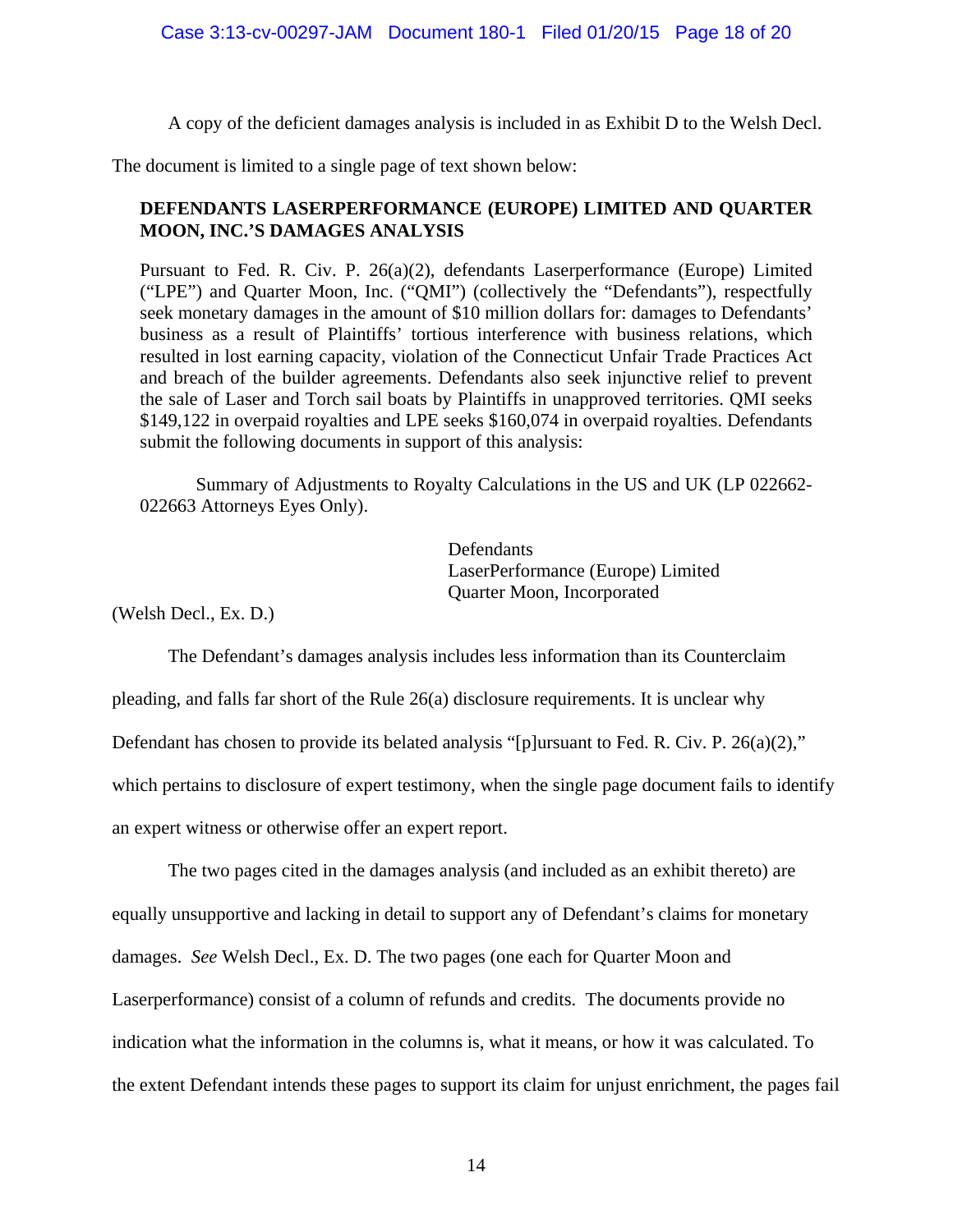#### Case 3:13-cv-00297-JAM Document 180-1 Filed 01/20/15 Page 19 of 20

to explain why there was an overpayment of royalties, who the overpayment was made to, what the payment was for, how Defendant identified the overpayment, and what information Defendant relied on in preparing this information. As best as Plaintiff is aware, Defendant has failed to produce documents or information that it relied on to prepare these documents, let alone identify documents as required under Rule 26(a). Thus, even if Defendant is permitted to rely on its damages analysis served after the close of discovery, the analysis falls far short of the minimum requirements under Rule 26, and Defendant is therefore precluded from proving damages. Accordingly, the Court should grant summary judgment on Counterclaims III – IX in favor of Plaintiff.

## **B. To the Extent the Court Does Not Grant Summary Judgment, It Should Preclude Defendant From Offering Evidence On Damages at Trial.**

To the extent the Court does not grant summary judgment in favor of Plaintiff on counterclaims III – IX, the Court should preclude Defendant from offering any evidence at trial on its damage claims pursuant to Rule 37. *See* Fed. R. Civ. P. 37(c)(1) ("**Failure to Disclose or Supplement**. If a party fails to provide information or identify a witness as required by Rule 26(a) or (e), the party is not allowed to use that information or witness to supply evidence on a motion, at a hearing, or at a trial . . .); *see also 24/7 Records, Inc. v. Sony Music Entm't, Inc.*, 566 F. Supp. 2d 305, 318 (S.D.N.Y.2008) (precluding party from presenting theory of damages at trial when party "failed to make its mandatory initial disclosure of the income-producing asset theory of damages and its accompanying damages computation, thereby depriving defendants of a meaningful opportunity to conduct discovery as to this damages theory); *Design Strategy, Inc. v. Davis*, 469 F.3d 284, 295 (2d Cir. 2006) (stating that "[b]y its very terms Rule 26(a) requires more than providing—without any explanation—undifferentiated financial statements; it requires a 'computation,' supported by documents" and holding that claimant is precluded "from